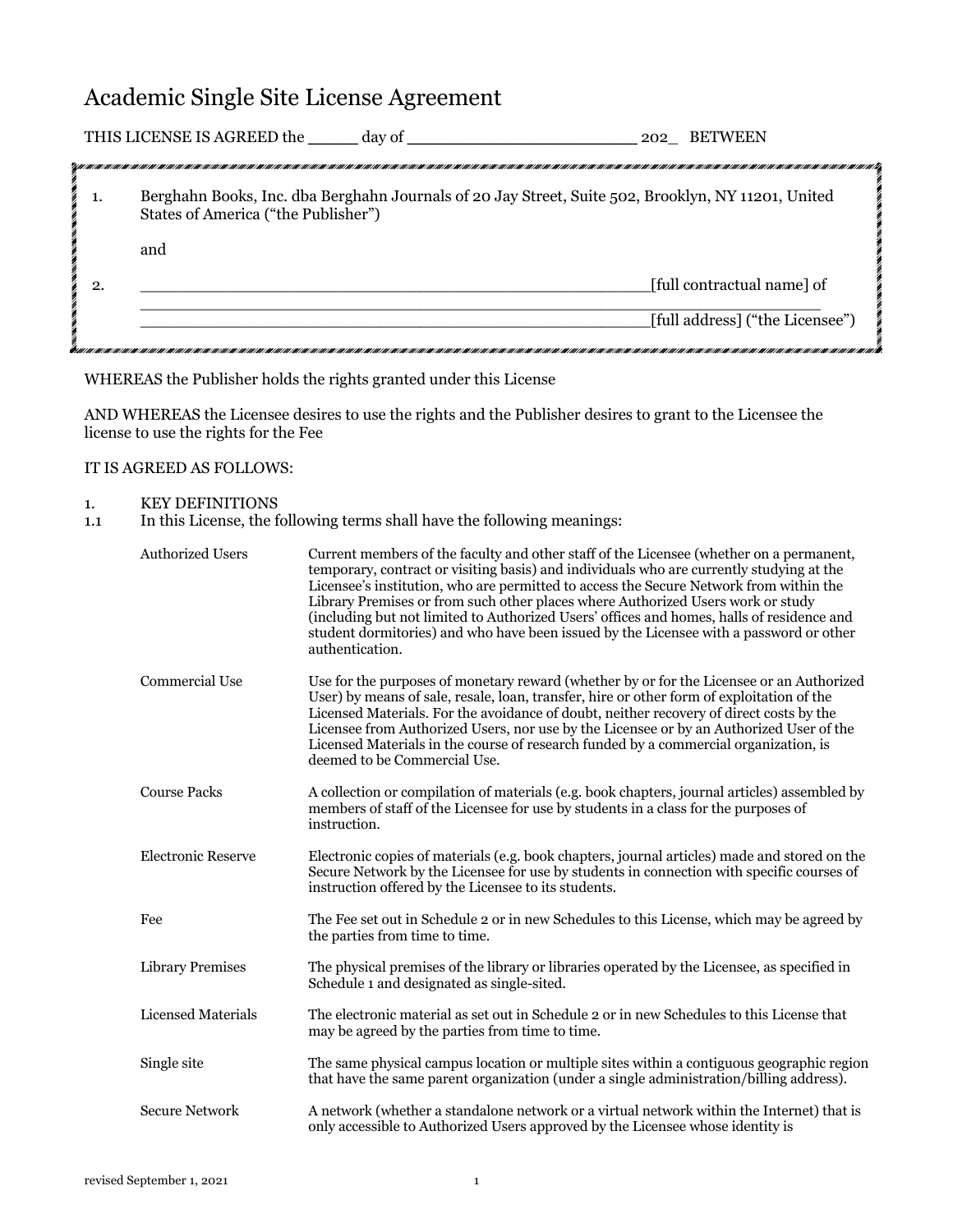|                            | authenticated at the time of log-in and periodically thereafter consistent with current best<br>practice, and whose conduct is subject to regulation by the Licensee.                                                                                                                                                                                                                                                                   |
|----------------------------|-----------------------------------------------------------------------------------------------------------------------------------------------------------------------------------------------------------------------------------------------------------------------------------------------------------------------------------------------------------------------------------------------------------------------------------------|
| Server                     | The server, either the Publisher's server or a third party server designated by the<br>Publisher, on which the Licensed Materials are mounted and may be accessed.                                                                                                                                                                                                                                                                      |
| <b>Subscription Period</b> | That period nominally covered by the volumes and issues of the Licensed Material listed in<br>Schedule 2, regardless of the actual date of publication.                                                                                                                                                                                                                                                                                 |
| Walk-In Users              | Persons who are not Authorized Users but who are registered as permitted users of the<br>Licensee's library or information service and who are permitted to access the Secure<br>Network from computer terminals within the Library premises, as designated in Schedule<br>1. For the avoidance of doubt, the payment of a fee in order to be registered as Walk-In<br>User is deemed not to constitute Commercial Use as listed above. |

## 2. AGREEMENT

- 2.1 The Publisher agrees to grant to the Licensee the non-exclusive and non-transferable right to give Authorized and Walk-In Users access to the Licensed Materials via a Secure Network for the purposes of research, teaching and private study, subject to the terms and conditions of this License, and the Licensee agrees to pay the Fee.
- 2.2 This License shall commence at the beginning of the Subscription Period, for each of the Licensed Materials as set out in Schedule 2 or in new Schedules to this License that may be added subsequently; and shall continue for the initial Subscription Period as defined in Schedule 2.
	- 2.2.1 The Publisher may agree to extend the License for additional one-year periods, from the end of the initial period or any subsequent additional one-year period (the "Renewal Date"), subject to payment of appropriate fees and acceptance thereof by the Publisher.
	- 2.2.2 Except where the termination is due to a breach of the License by the Licensee that the Licensee had failed to remedy as provided in 8.1.1 and 8.1.3 of this License, on termination of this License, the Publisher shall provide the Licensee with perpetual access, either by continuing online access on the Publisher's Server at a reasonable cost-based fee or from a third party's server provided that the third party shall be responsible for any content conversion from the format in which the Publisher provides the material. The Licensee will be responsible for any access fee due to the third party and for any fees associated with content conversion (see also Clause 5.4).
		- 2.2.2.1 For the avoidance of doubt, perpetual access rights shall not include any Licensed Material published prior to the paid Subscription Period for which access may have been granted without Fee during the terms of this License.

## 3. USAGE RIGHTS

- 3.1 The Licensee, subject to Clause 4 below, may:
	- 3.1.1 Make such back-up copies of the Licensed Materials as are reasonably necessary.
	- 3.1.2 Make such temporary local electronic copies (by means of cacheing) of all or part of the Licensed Materials as are necessary solely to ensure efficient use by Authorized Users and not to make available to Authorized or Walk-In Users duplicate copies of the Licensed Material.
	- 3.1.3 Allow Authorized or Walk-In Users to have access to the Licensed Materials from the Publisher's server or from another server designated by the Publisher via the Secure Network.
	- 3.1.4 Provide single printed or electronic copies of single articles at the request of individual Authorized Users.
	- 3.1.5 Display, download or print the Licensed Materials for the purpose of internal marketing or testing or for training Authorized Users or groups of Authorized Users.
	- 3.1.6 Supply to an Authorized User of another academic library in the same country (whether by post or fax or secure transmission, using Ariel or its equivalent, whereby the electronic file is deleted immediately after printing), for the purposes of research or private study and not for Commercial Use, a single paper copy of an electronic original of an individual document being part of the Licensed Materials (ILL).

In adherence with the National Commission on New Technological Uses of Copyright Works (CONTU) Guidelines the Licensee shall use its best efforts to monitor ILL transactions so that the number of copies provided in any one calendar year for any one journal title to any one library does not exceed five (5) articles.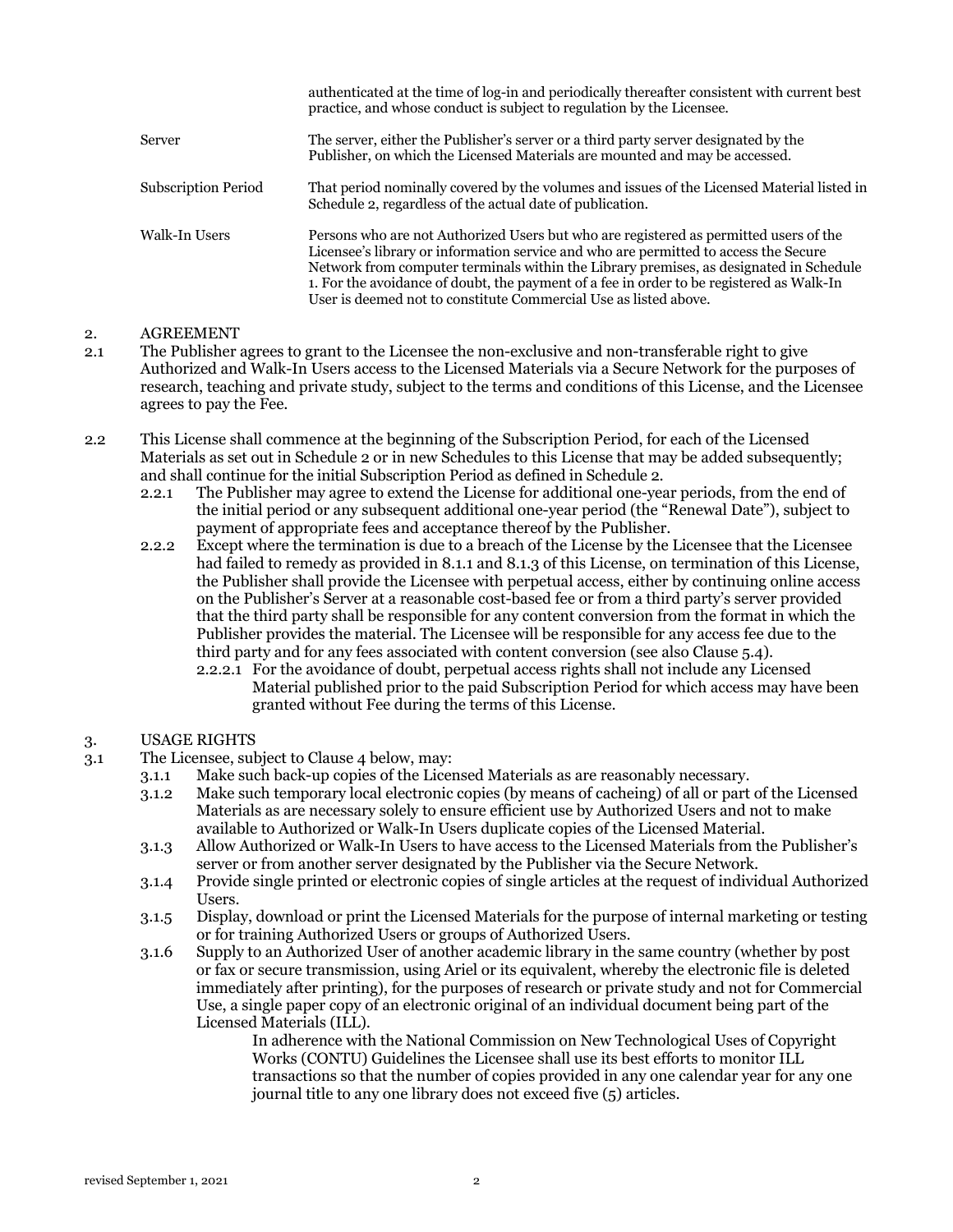- 3.2 Authorized and Walk-in Users may, in accordance with applicable copyright and subject to Clause 4 below:
	- 3.2.1 Search, view, retrieve and display the Licensed Materials.
	- 3.2.2 Electronically save individual articles or items of the Licensed Materials for personal use.
	- 3.2.3 Print off a copy of parts of the Licensed Materials.
	- 3.2.4 Distribute a copy of individual articles or items of the Licensed Materials in print or electronic form to other Authorized Users
- 3.3 Only Authorized Users may, subject to Clause 4 below may:
	- 3.3.1 incorporate parts of the Licensed Material in printed or electronic Course or Study Packs for the use of Authorized Users in the course of instruction. Each such item shall carry appropriate acknowledgement of the source, listing title and author of extract, title and author of work, and publisher. Copies of such items shall be deleted by the Licensee when they are no longer required for such purpose. Course packs in non-electronic non-print perceptible form, such as audio or Braille, may also be offered to Authorized Users who, in the reasonable opinion of the Licensee, are visually impaired.
- 3.4 Nothing in this License shall in any way exclude, modify or affect any of the Licensee's rights under applicable copyright law.

## 4 PROHIBITED USES

- 4.1 Neither the Licensee nor Authorized and Walk-In Users may:
	- 4.1.1 remove or alter the authors' names or the Publisher's copyright notices or other means of identification or disclaimers as they appear in the Licensed Materials;
	- 4.1.2 systematically make print or electronic copies of multiple extracts of the Licensed Materials for any purpose other than back-up copies permitted under Clause 3.1.2;
	- 4.1.3 mount or distribute any part of the Licensed Material on any electronic network, including without limitation the Internet and the World Wide Web, other than the Secure Network
- 4.2 The Publisher's or Publisher's Representative's explicit written permission must be obtained in order to: 4.2.1 use all or any part of the Licensed Materials for any Commercial Use;
	- 4.2.2 systematically distribute the whole or any part of the Licensed Materials to anyone other than an Authorized User;
	- 4.2.3 publish, distribute or make available the Licensed Materials, works based on the Licensed Materials or works which combine them with any other material, other than as permitted in this License;
	- 4.2.4 alter, abridge, adapt or modify the Licensed Materials, except to the extent necessary to make them perceptible on a computer screen to Authorized Users. For the avoidance of doubt, no alteration of the words or their order is permitted;
	- 4.2.5 make any part of the Licensed Materials available in a Massive Online Open Course (MOOC) a separate license must be obtained in advance.

#### 5. PUBLISHER'S UNDERTAKINGS

- 5.1 The Publisher warrants to the Licensee that the Licensed Materials used as contemplated by this License do not infringe the copyright or any other proprietary or intellectual property rights of any person. The Publisher shall indemnify and hold the Licensee harmless from and against any loss, damage, costs, liability and expenses (including reasonable legal and professional fees) arising out of any legal action taken against the Licensee claiming actual or alleged infringement of such rights. This indemnity shall survive the termination of this License for any reason. This indemnity shall not apply if the Licensee has amended the Licensed Materials in any way not permitted by this License.
- 5.2 The Publisher shall:
	- 5.2.1 make the Licensed Materials available to the Licensee via the Publisher's server or the server of a third party designated by the Publisher. The Publisher will notify the Licensee and the Agent at least sixty (60) days in advance of any anticipated specification change applicable to the Licensed Materials.
	- 5.2.2 use reasonable endeavors to make the Licensed Materials available to the Licensee and to Authorized Users at all times and on a twenty-four hour basis, save for routine maintenance (which shall be notified to the Licensee in advance wherever possible), and to restore access to the Licensed Materials as soon as possible in the event of an interruption or suspension of the service.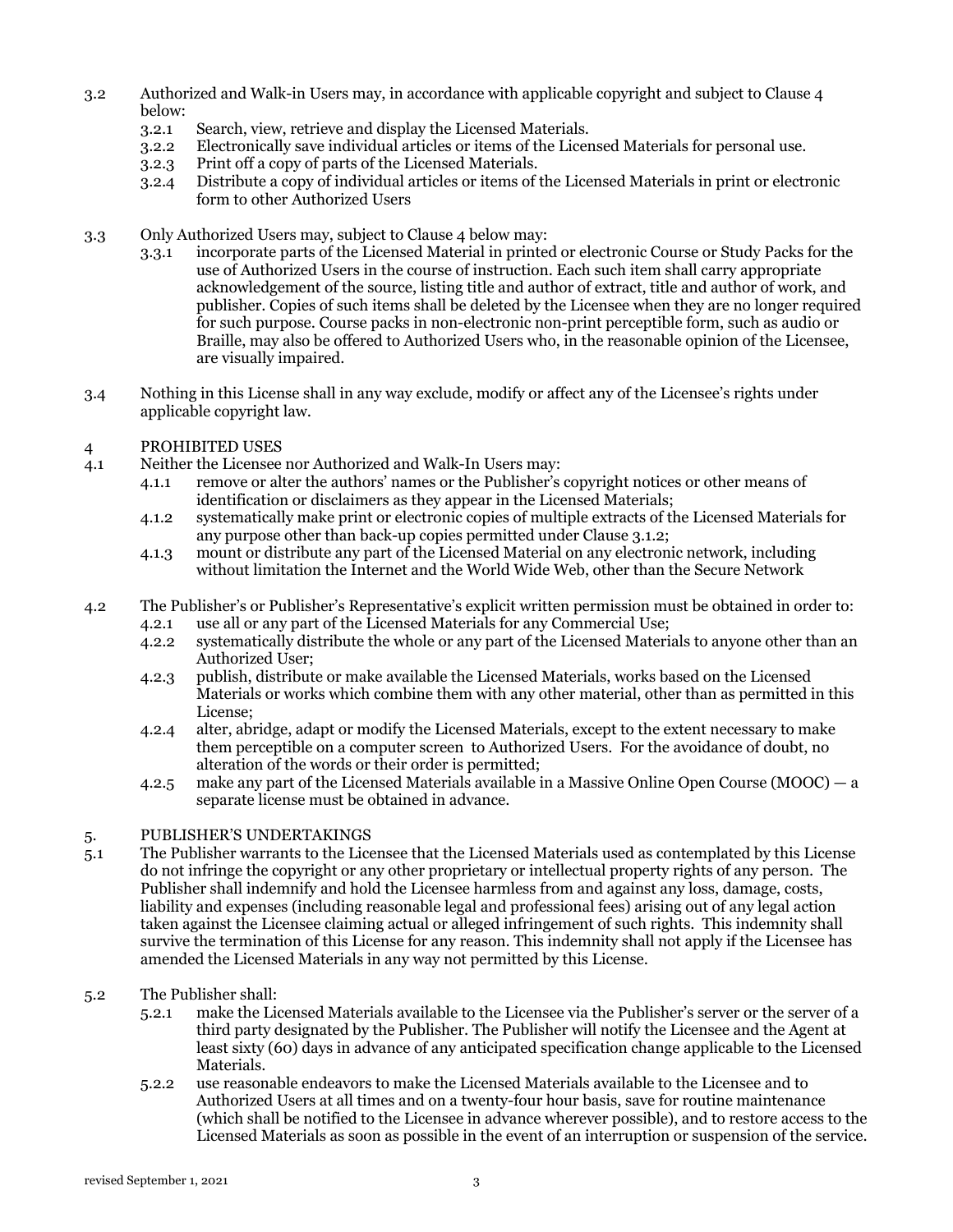5.3 The Publisher reserves the right at any time to withdraw from the Licensed Materials any item or part of an item for which it no longer retains the right to publish, or which it has reasonable grounds to believe infringes copyright or is defamatory, obscene, unlawful or otherwise objectionable. The Publisher shall give written notice to the Licensee of such withdrawal. If the withdrawal represents more than ten per cent (10%) of the book, journal or other publication in which it appeared, the Publisher shall refund to the Licensee that part of the Fee that is in proportion to the amount of material withdrawn and the remaining un-expired portion of the Subscription Period.

- 5.4 The Publisher undertakes to use reasonable endeavors to provide or to make arrangements for a third party to provide an archive of the Licensed Materials for the purposes of long-term preservation of the Licensed Materials, and to permit Authorized Users to access such archive after termination of this License. To this end:
	- 5.4.1 The Publisher participates in Portico, a not-for-profit service that preserves scholarly content and has also been named by the Publisher to provide post-cancellation access to the Licensed Content, so long as Licensee's use is otherwise consistent with this Agreement.
	- 5.4.2 If the Licensee participates in the LOCKSS system for archiving digitized publications the Licensee may perpetually use the LOCKSS system to archive and restore the Licensed Materials, so long as Licensee's use is otherwise consistent with this Agreement. Publisher further acknowledges and agrees that, for the purpose of repairing damage to or loss of another LOCKSS system's copy of Licensed Materials, Licensee's LOCKSS system may make Licensed Materials available to that other LOCKSS system provided that the other LOCKSS system had previously proven to Licensee's system that it had the same Licensed Materials. The Publisher participates in the CLOCKSS Archive, a not-for-profit service that preserves digital scholarly content.
- 5.5 Except as expressly provided in this License, the Publisher makes no representations or warranties of any kind, express or implied, including, but not limited to, warranties of design, accuracy of the information contained in the Licensed Materials, merchantability or fitness of use for a particular purpose. The Licensed Materials are supplied 'as is'.
- 5.6 Except as provided in Clause 5.1, under no circumstances shall the Publisher (or the Publisher's Representative) be liable to the Licensee or any other person, including but not limited to Authorized or Walk-In Users, for any special, exemplary, incidental or consequential damages of any character arising out of the inability to use, or the use of, the Licensed Materials. Irrespective of the cause or form of action, the Publisher's aggregate liability for any claims, losses, or damages arising out of any breach of this License shall in no circumstances exceed the Fee paid by Licensee to the Publisher under this License in respect of the Subscription Period during which such claim, loss or damage occurred. The foregoing limitation of liability and exclusion of certain damages shall apply regardless of the success or effectiveness of other remedies. Regardless of the cause or form of action, the Licensee may bring no action arising from this License more than six (6) months after the cause of action arises.
- 5.7 The Publisher shall not, and shall not seek to, collect Personal Data in relation to any Authorized User other than as is reasonably and properly required for the administration of this License, and shall fully comply with its obligations under the applicable Data Protection Laws in relation to the collection, use, retention and appropriate security of any such Personal Data processing.

#### 6. LICENSEE'S UNDERTAKINGS

## 6.1 The Licensee shall:

- 6.1.1 use reasonable endeavors to ensure that all Authorized and Walk-In Users are appropriately notified of the importance of respecting the intellectual property rights in the Licensed Materials;
- 6.1.2 use reasonable endeavors to notify Authorized Users of the terms and conditions of this License and take steps to protect the Licensed Materials from unauthorized use or other breach of this License;
- 6.1.3 use reasonable endeavors to monitor compliance and immediately upon becoming aware of any unauthorized use or other breach, inform the Publisher and take all reasonable and appropriate steps, including disciplinary action, both to ensure that such activity ceases and to prevent any recurrence;
- 6.1.4 issue passwords or other access information only to Authorized Users and use all reasonable endeavors to ensure that Authorized Users do not divulge their passwords or other access information to any third party;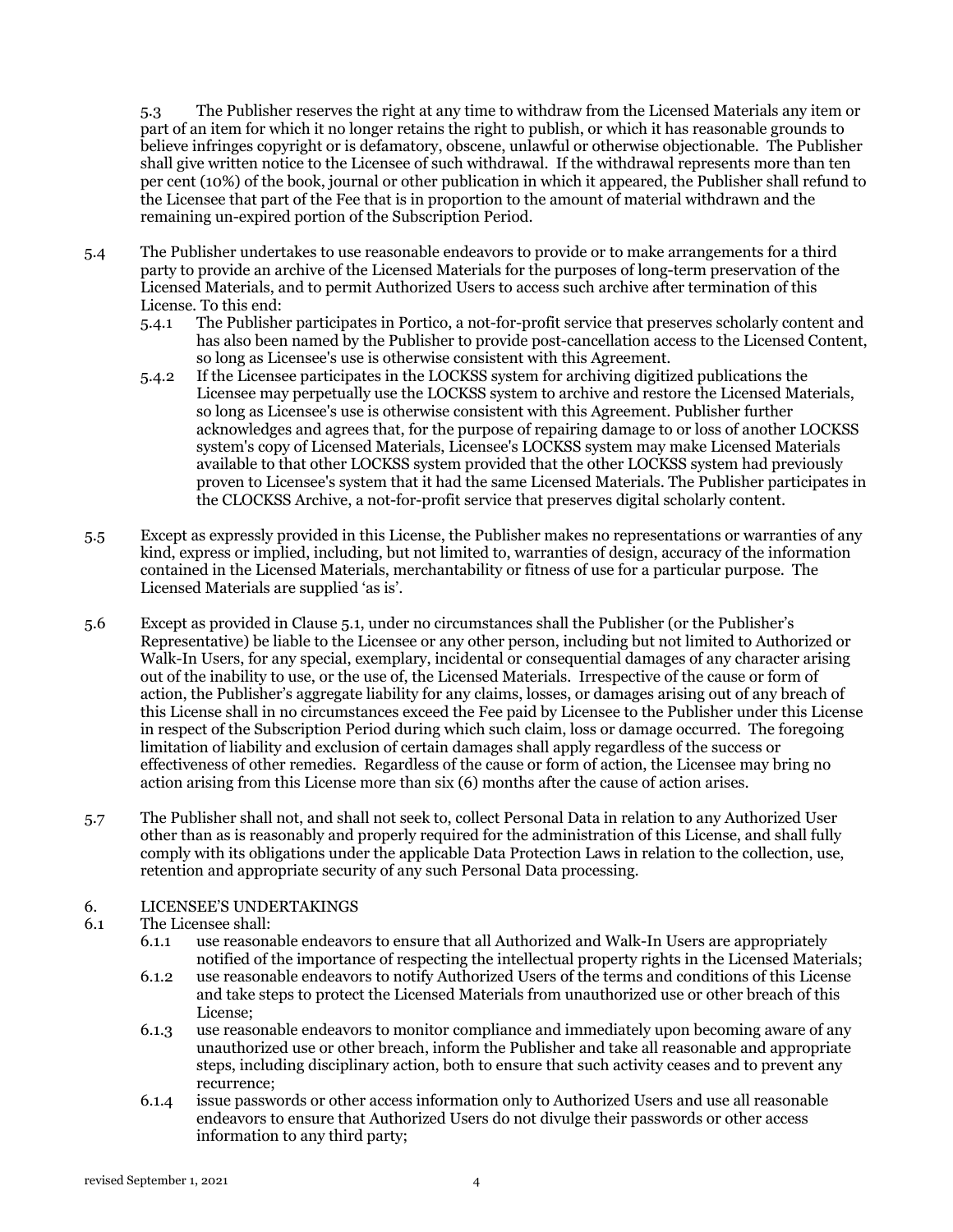- 6.1.5 provide the Publisher, within 30 days of the date of this Agreement, with information sufficient to enable the Publisher to provide access to the Licensed Material in accordance with its obligation under Clause 5.2.2. Should the Licensee make any significant change to such information, it will notify the Publisher not less than ten (10) days before the change takes effect.
- 6.1.6 keep full and up-to-date records of IP addresses and provide the Publisher with details of such additions, deletions or other alterations to such records as are necessary to enable the Publisher to provide Authorized Users with access to the Licensed Materials as contemplated by this License;
- 6.1.7 use reasonable endeavors to ensure that only Authorized Users are permitted access to the Licensed Materials.
- 6.1.8 Allow Walk-In Users access to Licensed Materials only from computer terminals within the Library Premises, as designated in Schedule 1.
- 6.3 The Licensee shall, in consideration for the rights granted under this License, pay the Fee within thirty (30) days of signature and, if applicable, within thirty (30) of receipt of each subsequent Subscription Renewal For the avoidance of doubt, the Fee shall be exclusive of any sales, use, value added or similar taxes and the Licensee shall be liable for any such taxes in addition to the Fee.

## 7. UNDERTAKINGS BY BOTH PARTIES

7.1 Each party shall use its best endeavors to safeguard the intellectual property, confidential information and proprietary rights of the other party.

## 8. TERM AND TERMINATION

- 8.1 Except for an automatic continuation under Clause 2.2, this License shall be terminated:
	- 8.1.1 if the Licensee defaults in making payment of the Fee as provided in this License and fails to remedy such default within thirty (30) days of notification in writing by the Publisher;
	- 8.1.2 if the Publisher commits a material or persistent breach of any term of this License and fails to remedy the breach (if capable of remedy) within sixty (60) days of notification in writing by the Licensee;
	- 8.1.3 if the Licensee commits a willful material and persistent breach of the Publisher's copyright or other intellectual property rights or of the provisions of Clause 3 in respect of usage rights or of Clause 4 in respect of prohibited uses;
	- 8.1.4 if either party becomes insolvent or becomes subject to receivership, liquidation or similar external administration.
- 8.2 On termination all rights and obligations of the parties automatically terminate except for obligations in respect of Licensed Materials to which access continues to be permitted as provided in Clause 2.2.2.
- 8.3 On termination of this License for cause, as specified in Clauses 8.1.1, 8.1.3, and 8.1.4, the Licensee shall immediately cease to distribute or make available the Licensed Materials to Authorized Users and shall return to the Publisher or destroy all Licensed Materials locally mounted pursuant to Clause 3.1.1 and 3.1.2 except as provided in Clause 2.2.2.
- 8.4 On termination of this License by the Licensee for cause, as specified in Clause 8.1.2 above, the Publisher shall forthwith refund the proportion of the Fee that represents the paid but un-expired part of the Subscription Period.

#### 9. GENERAL

- 9.1 This License constitutes the entire agreement of the parties and supersedes all prior communications, understandings and agreements relating to the subject matter of this License, whether oral or written.
- 9.2 Alterations to this License and to the Schedules to this License are only valid if they are recorded in writing and signed by both parties.
- 9.3 This License may not be assigned by either party to any other person or organization, nor may either party sub-contract any of its obligations, except as provided in this License in respect of the Agent and the management and operation of the Server and the Publisher's Representative, without the prior written consent of the other party, which consent shall not unreasonably be withheld.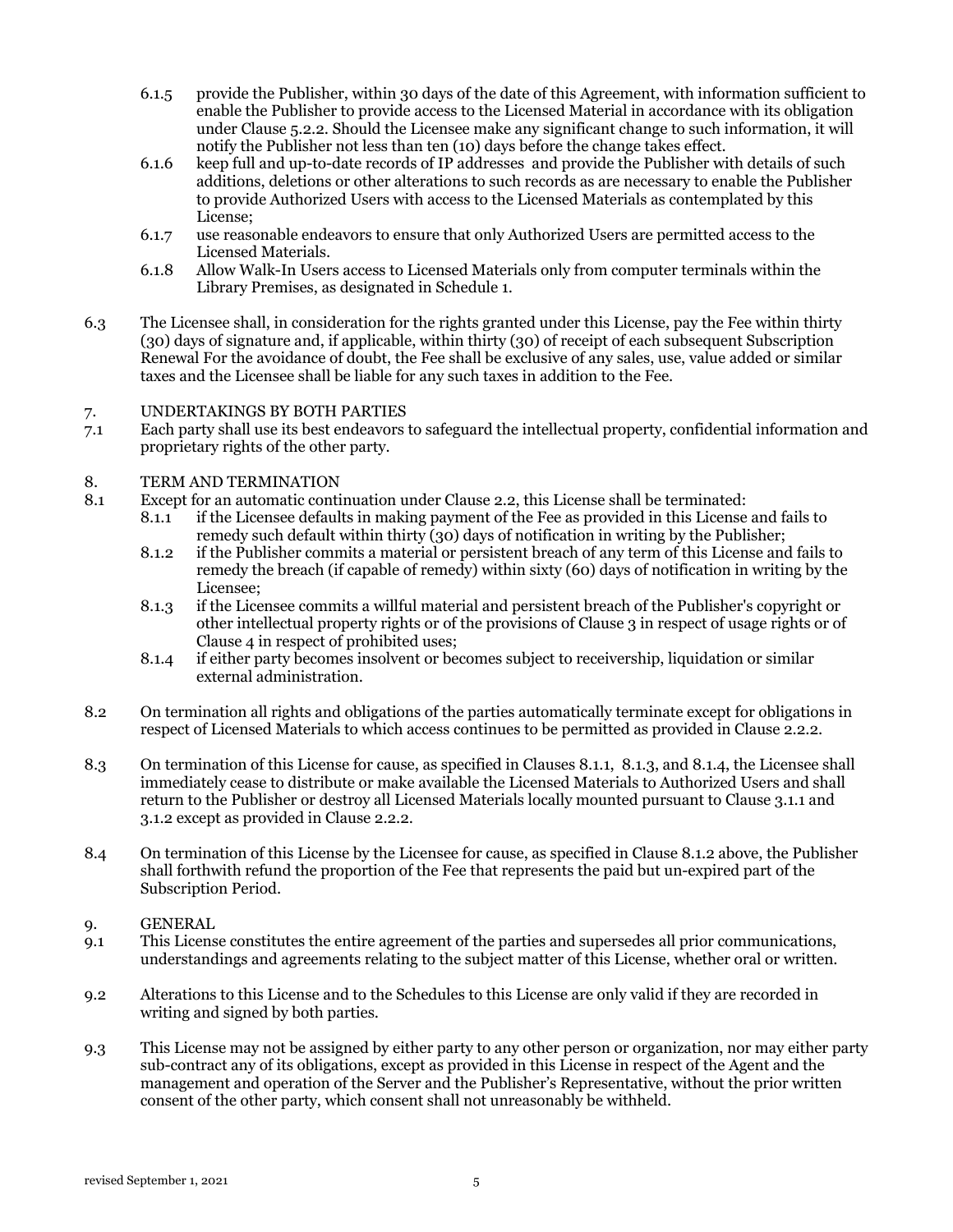- 9.4 If rights in all or any part of the Licensed Materials are assigned to another publisher, the Publisher shall use its best endeavors to ensure that the terms and conditions of this License are maintained.
- 9.5 Any notices to be served on either of the parties by the other shall be sent by prepaid recorded delivery or registered post to the address of the addressee as set out in this License or to such other address as notified by either party to the other as its address for service of notices. All such notices shall be deemed to have been received within 14 days of posting.
- 9.6 Neither party's delay or failure to perform any provision of this License, as result of circumstances beyond its control (including, without limitation, war, strikes, floods, governmental restrictions, power, telecommunications or Internet failures, or damage to or destruction of any network facilities) shall be deemed to be, or to give rise to, a breach of this License.
- 9.7 The invalidity or un-enforceability of any provision of this License shall not affect the continuation or enforceability of the remainder of this License.
- 9.8 Either party's waiver, or failure to require performance by the other, of any provision of this License will not affect its full right to require such performance at any subsequent time, or be taken or held to be a waiver of the provision itself.

AS WITNESS the hands of the parties the day and year below first written

FOR THE PUBLISHER: BERGHAHN BOOKS

 $Y = K \triangle$ By:

Print Name: Vivian Berghahn Position/Title: Editorial Director, Berghahn Journals Address: 20 Jay Street, Suite 502, Brooklyn, NY, 11201, USA Telephone: 212-233-6004 Fax: 212-233-6007

#### FOR THE LICENSEE:

|             |                                                                                 |      |  | [FULL NAME]                                                         |
|-------------|---------------------------------------------------------------------------------|------|--|---------------------------------------------------------------------|
|             | By: $\overline{\phantom{a}}$                                                    |      |  |                                                                     |
| Print Name: |                                                                                 |      |  |                                                                     |
|             |                                                                                 |      |  |                                                                     |
| Address:    | <u> 1990 - Jan Barbara (j. 1900)</u>                                            |      |  |                                                                     |
| Telephone:  | the contract of the contract of the contract of the contract of the contract of | Fax: |  | <u> 1989 - Johann Harrison, margaret eta politikaria (h. 1989).</u> |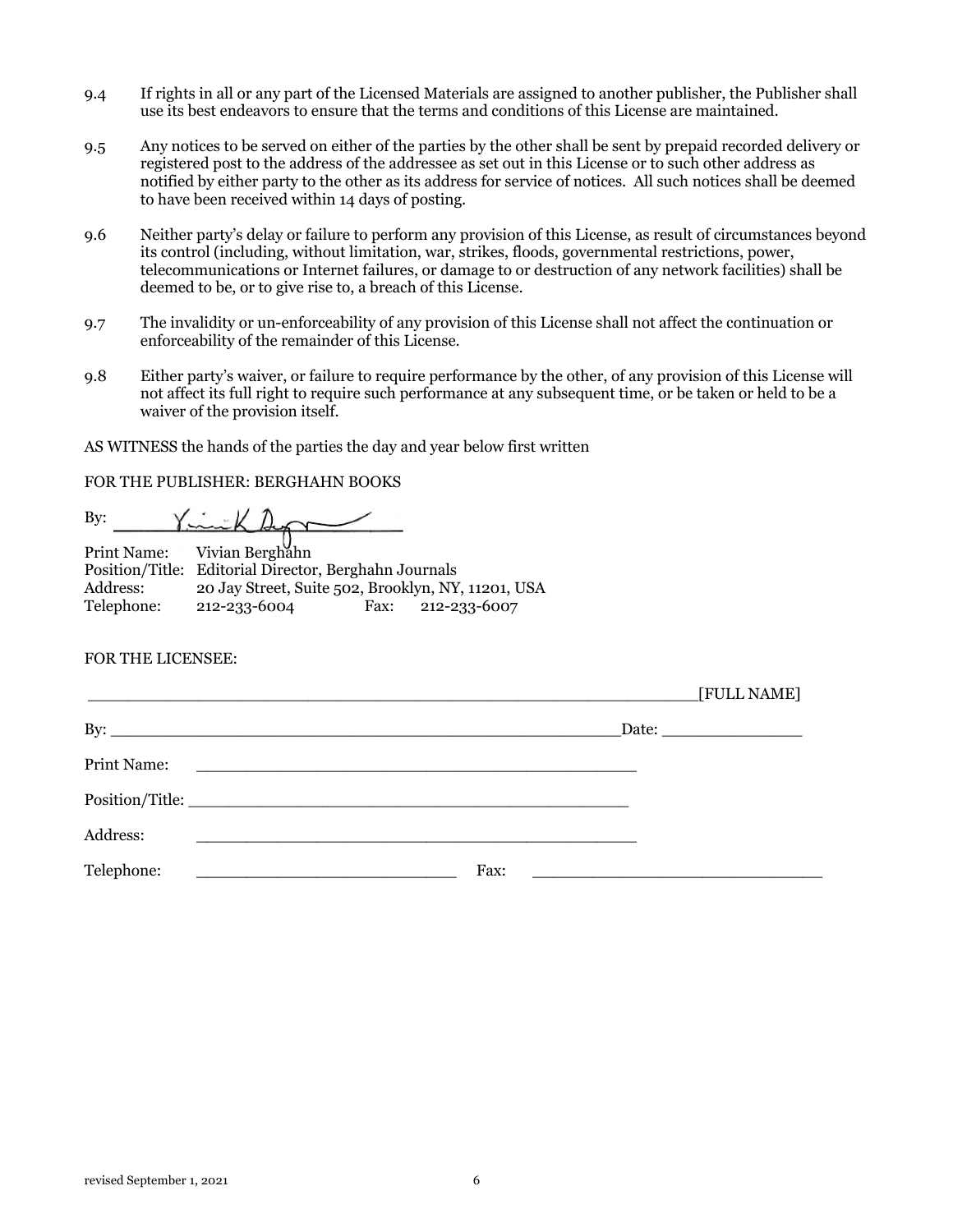#### SCHEDULE 1

## LIBRARY PREMISES

List of addresses of the Licensee's Library Premises, Domain Name(s) and IP addresses and/or ranges: *Class B Network: first two network numbers plus asterisks for host addresses, i.e.: 125.64.\*.\* Class C network: first three network numbers plus an asterisk for host address, i.e.: 125.64.133.\* Single station: all four numbers, i.e. 125.64.133.20; or ranges, i.e. 125.64.133.20-125.64.133.40*

Library name & address Domain name(s) IP addresses/ranges

| Network contact: |  |
|------------------|--|
| Name:            |  |
| Telephone:       |  |
| Fax:             |  |
| E-mail address:  |  |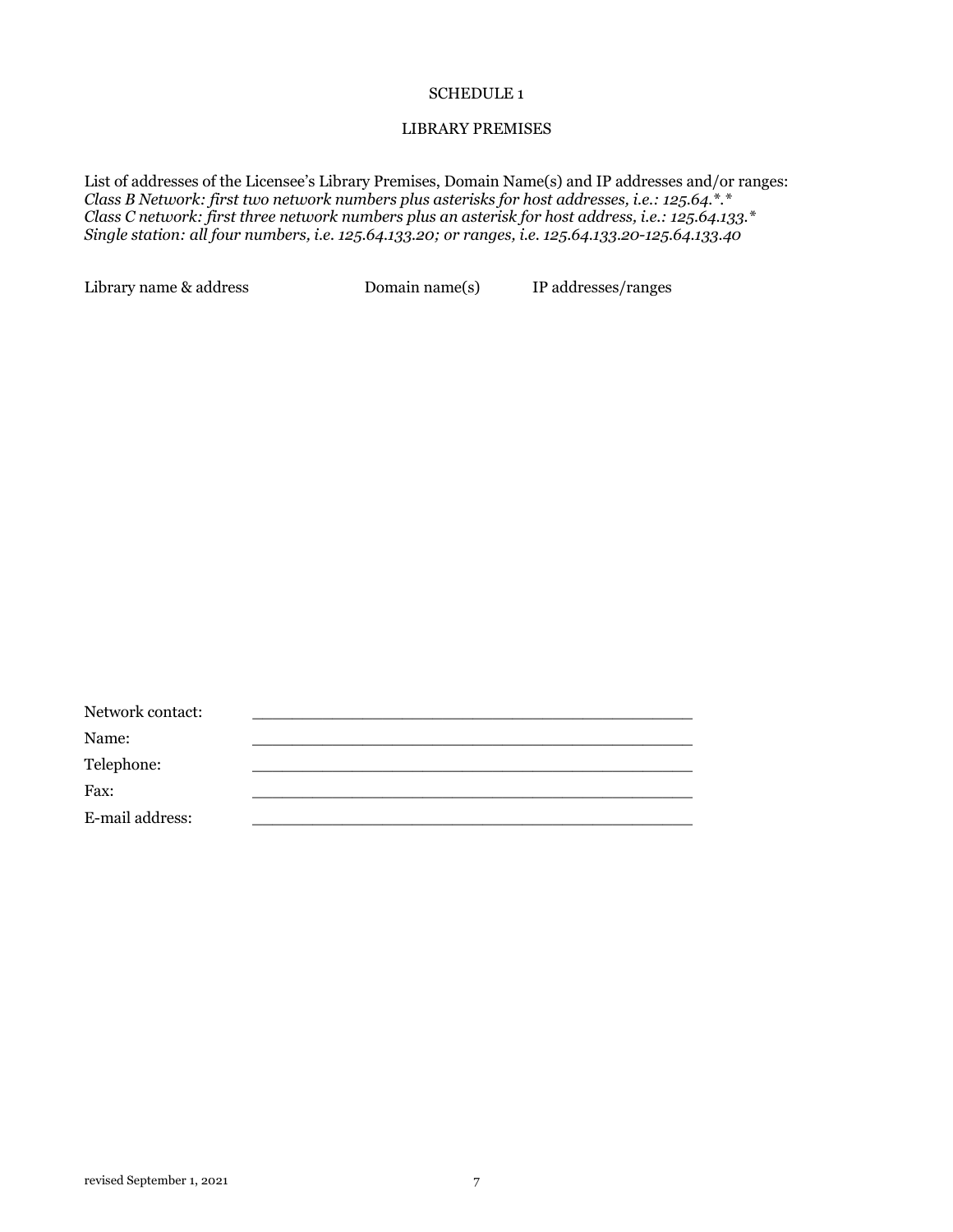#### SCHEDULE 2

## LICENSED MATERIALS, SUBSCRIPTION PERIOD, AND ACCESS METHOD

| A schedule dated | [date] to the License dated | between Berghahn Books and |
|------------------|-----------------------------|----------------------------|
|                  |                             | [Licensee]                 |

The subscription fee may change annually, however the terms and conditions of this License Agreement will remain as signed until termination of this agreement pursuant to Clauses 2.1 and 8.

#### THE LICENSED MATERIALS

Title Subscription Period Format Fee

## ACCESS METHOD

Authentication via User ID/password and IP Address



Authentication via IP address